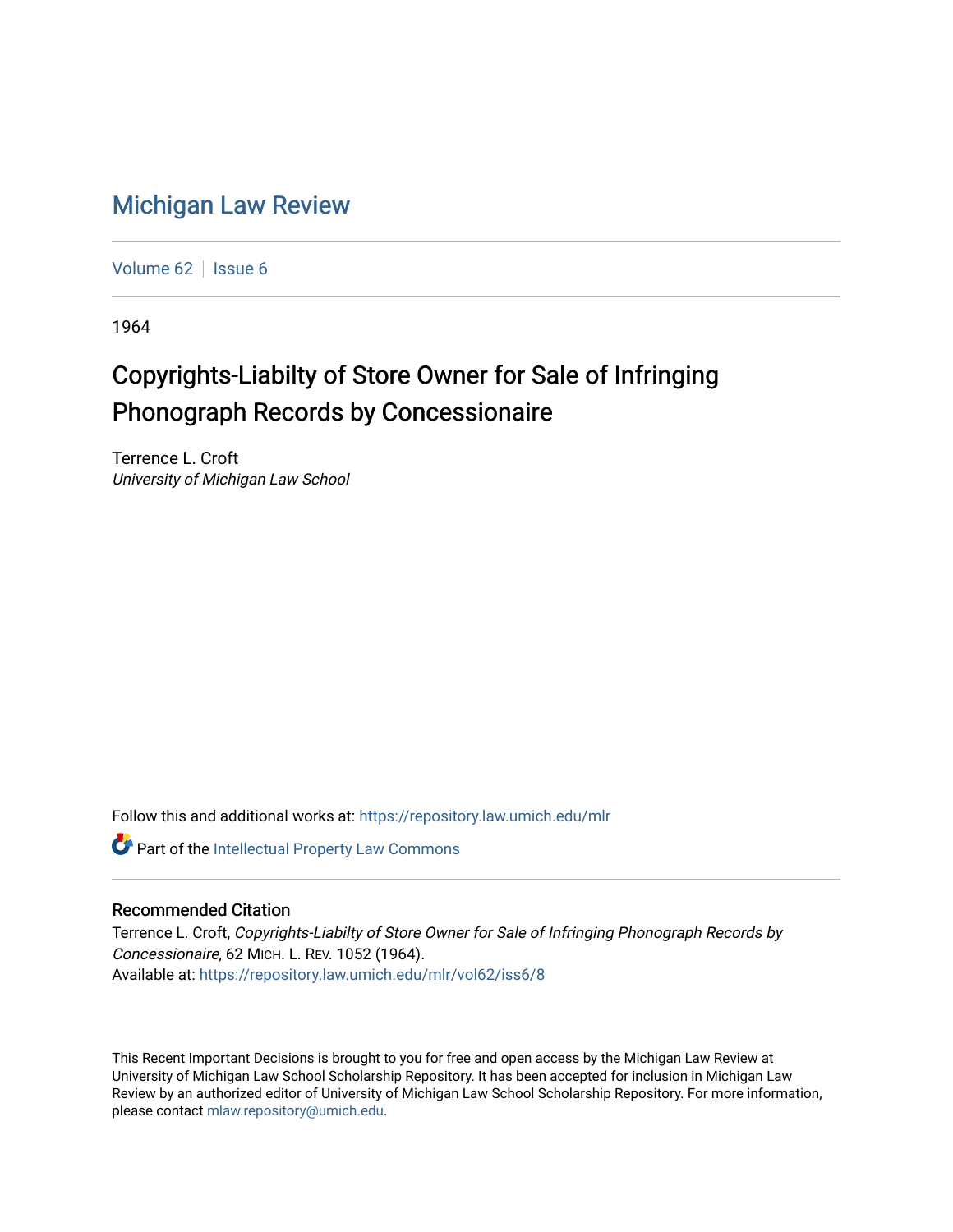COPYRIGHTS-LIABILITY OF STORE OWNER FOR SALE OF INFRINGING PHONOGRAPH RECORDS BY CONCESSIONAIRE-Defendant H. L. Green Company licensed defendant Jalen Amusement Company as concessionaire of the record departments in twenty-three of its stores. The licensing agreement required Jalen's employees to follow all Green's rules and regulations and empowered Green to discharge any employee found to be conducting himself improperly. The gross receipts of the record department were collected by Green, Jalen receiving only the amount remaining after deductions for the license fee, salaries, and taxes. Although Jalen ordered and paid for the records and its employees made all the sales, record purchasers were unaware of Jalen's autonomy in the record department. Plaintiff, copyright proprietor of several musical compositions, alleged that Jalen had manufactured recordings of these compositions in violation of section IOI(e) of the Copyright Act.1 Plaintiff also alleged that Green had violated the same section by contributing to and participating actively in the sale of these recordings. The trial court found Jalen liable<sup>2</sup> but dismissed the complaint as to Green. On appeal from the order dismissing Green, *held,*  reversed and remanded for determination of damages. A concession licensor having control over the employees and benefiting proportionately from the sales of a licensee-vendor is liable in the amount of the statutory damages assessed for the sale of records infringing on copyrighted musical compositions. *Shapiro, Bernstein b Co. v. H. L. Green Co.,* 316 F.2d 304 (2d Cir. 1963).

The Copyright Act,<sup>3</sup> while not applying to phonograph records as such, extends protection to the musical composition-the words and tunewhich represents a part of the composite sound reproduced by the recording disk.4 Once the proprietor of the copyright on a musical composition

- 1 17 U.S.C. § l0l(e) (1958).
- 2 135 U.S.P.Q. 181 (S.D.N.Y. 1962).
- s **17 u.s.c.** §§ **1-216** (1958).

4 17 U.S.C. §§ l(e), l0l(e) (1958); see White-Smith Music Publishing Co. v. Apollo Co., 209 U.S. 1 (1908); SHAFTER, MUSICAL COPYRIGHT 330 (2d ed. 1939). Among the many factors which contribute to the sound heard when a record is played are the musical composition of the composer, the arrangement of the arranger, the style of the musicians, the techniques of the recording engineers, the style of the vocalist, the style of the director or conductor, and the ability of the record manufacturer to coordinate these ingredients effectively. The Copyright Act gives partial protection to the proprietor of a copyright solely on the musical composition element. Protection of the other elements comprising the recorded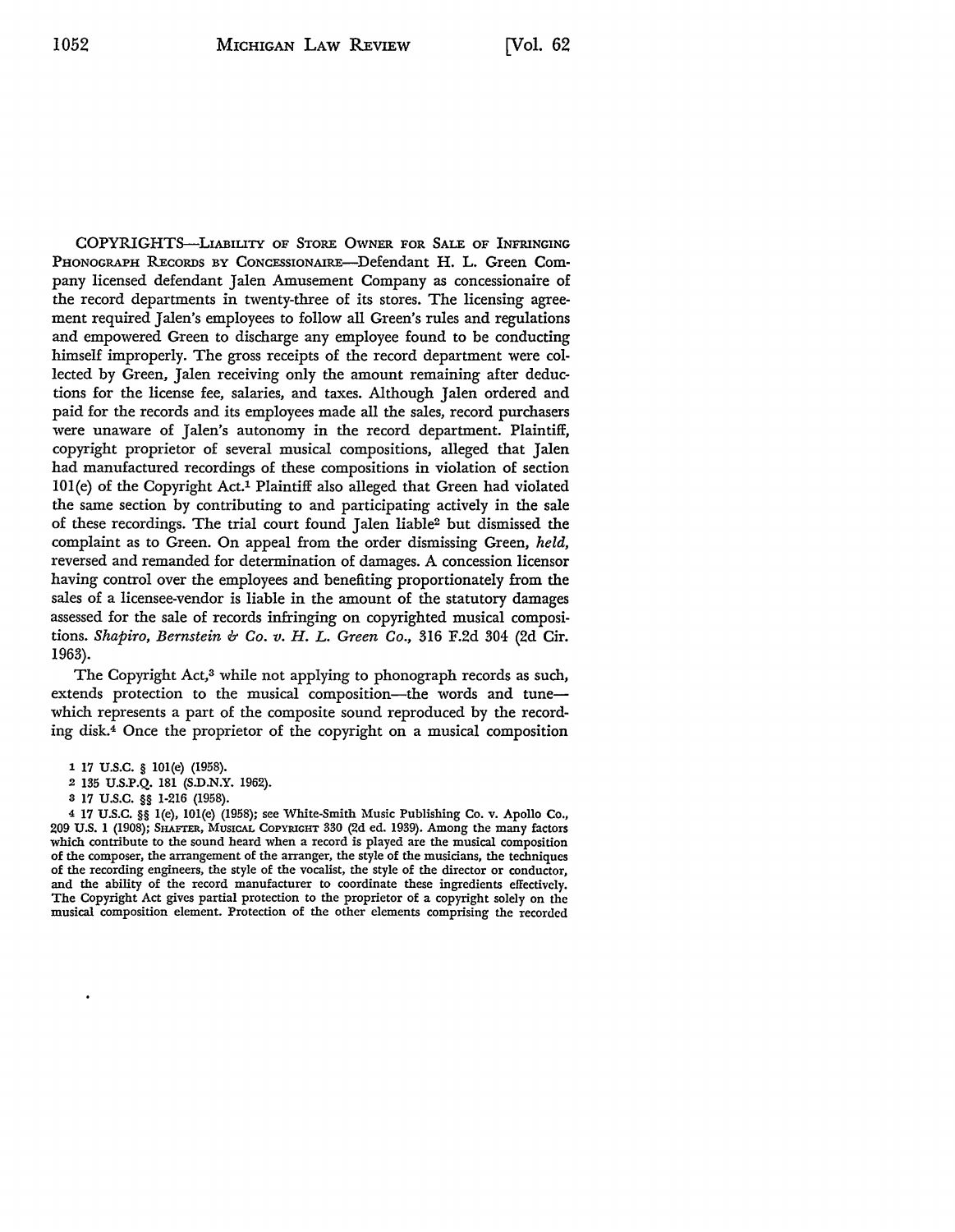publishes the composition by releasing or authorizing the release of a recording of the composition, compulsory, licensing of any and all manufacturers complying with the requirements of the Copyright Act is required by section l(e) of the act, thus depriving the proprietor of the right to refuse to license or to grant an exclusive license. The requirements prescribed by the act are, first, filing notice of intention to manufacture, use, or sell with the copyright office and the copyright owner, and second, payment of a two-cent royalty for each time the composition is recorded on a phonograph disk.I• The *manufacture* of unlicensed recordings, those as to which these requirements have not been met, subjects the manufacturer to liability for the royalty in lieu of damages and profits, plus a sum not greater than treble the royalty as well as costs and reasonable counsel fees at the court's discretion.6 The *sale* of unlicensed recordings, however, while also infringing the rights or the copyright proprietor, subjects the seller only to liability for the two-cent royalty payment plus costs and counsel fees.7 Although two prior cases imposed liability for the sale of infringing records, neither these cases nor the Copyright Act provide any guidance regarding the application of the act to other than the immediate seller of the infringing records. <sup>8</sup>

In the principal case the court held that the term "sellers" includes those who "contributed to and participated actively in the sale of" the infringing records. In reaching this result the court relied upon a series of dance hall cases in which the hall proprietor was held liable for infringement when the band played a copyrighted musical composition without authorization from the copyright owner. This liability was imposed without regard to the hall proprietor's knowledge or control of the selections played or to whether the bandleader was considered an employee or independent contractor.9 The

sound has been achieved primarily under theories of unfair competition, including unjust enrichment, misappropriation, "palming-off," and unjust interference. International News Serv. v. The Associated Press, 248 U.S. 215 (1918); Metropolitan Opera Ass'n v. Wagner-Nichols Recorder Corp., 199 Misc. 786, 101 N.Y.S.2d 483 (Sup. Ct. 1950); Waring v. WDAS, 327 Pa. 433, 194 Atl. 631 (1937). *But see* RCA Mfg. Co. v. Whiteman, ll4 F.2d 86 (2d Cir.), *cert. denied,* 3ll U.S. 712 (1940). See generally Cary, *The Common Law and Statutory Background of the Law of Musical Property,* 15 VAND. L. REv. 397 (1962); Diamond, *Copyright Problems of the Phonograph Record Industry,* 15 VAND. L. REv. 417 (1962); Comment, 33 So. CAL. L. REv. 190 (1960).

<sup>5</sup>17 U.S.C. § l(e) (1954). The royalty due on an LP record with six songs on each side would be  $6 \times 2 \times 2 = 24$  cents.

o *Ibid.* 

7 Shapiro, Bernstein & Co. v. Goody, 248 F.2d 260, 266, 267 (2d Cir. 1957), *cert. denied,*  355 U.S. 952 (1958); 17 U.S.C. §§ l(e), I0I(e) (1958).

8 Shapiro, Bernstein & Co. v. Goody, *supra* note 7; Harms, Inc. v. F. W. Woolworth Co., 163 F. Supp. 484 (S.D. Cal. 1958). Kaufman, J., described the situation in the principal case as "[A] legal problem vexing in its difficulty, a dearth of squarely applicable precedents, a business setting so common that the dearth of precedents seems inexplicable, and an almost complete absence of guidance from the terms of the Copyright Act. . . ." Principal case at 305.

<sup>9</sup>Principal case at 309. The court decided the situation in the principal case more nearly resembled that in the dance hall cases than that in the landlord-tenant cases where the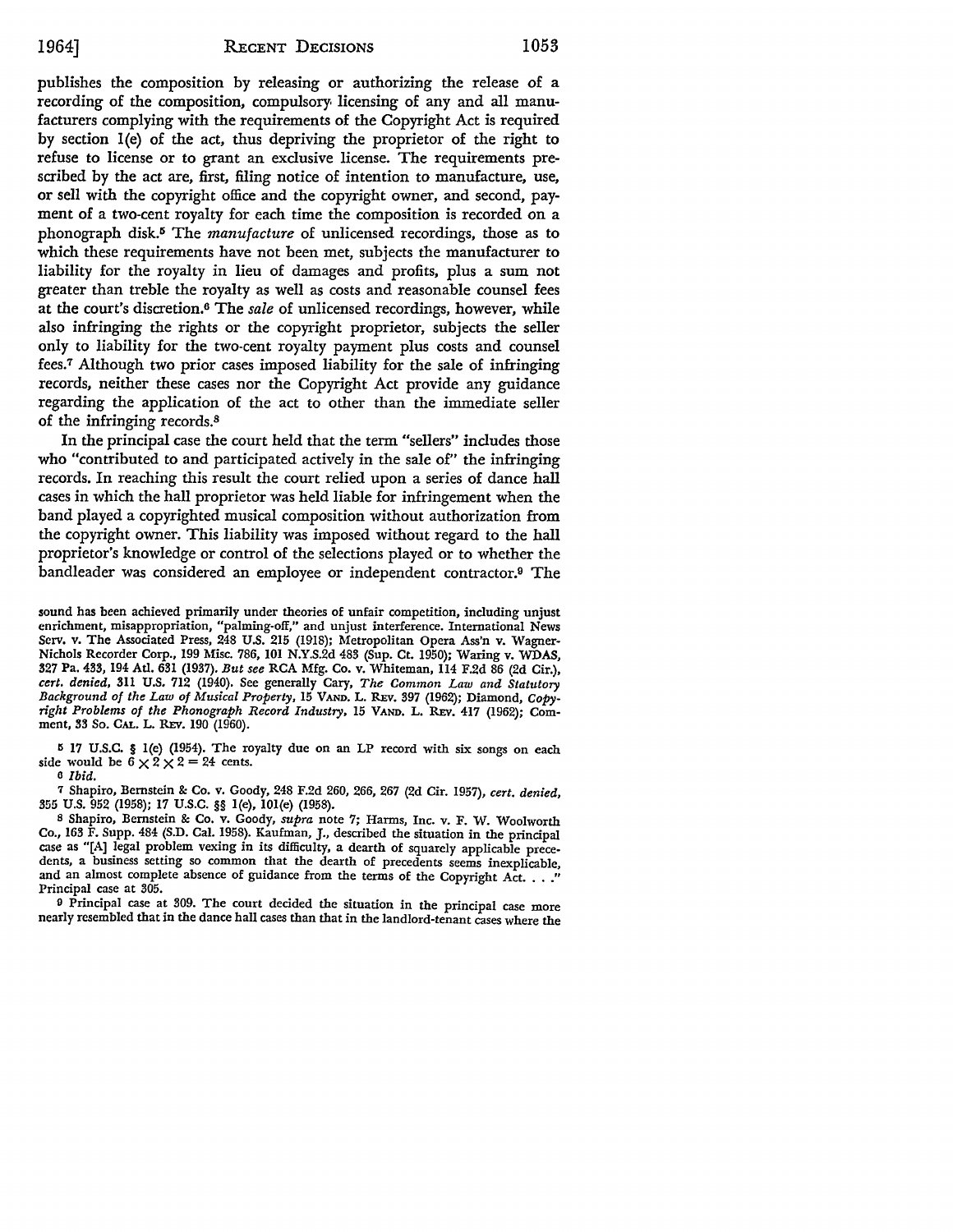similarity between the increased income accruing to the dance hall proprietor from the infringing music and that accruing to Green<sup>10</sup> from the infringing records apparently influenced the court. Because the trial court had based its dismissal of Green in part on the grounds that Green had no knowledge that the manufacture of the records had been unlicensed, the court in the principal case, while noting facts tending to belie Green's innocence,11 pointed out that liability for innocent infringement is not unusual or unjust.12 The innocent infringer has both the opportunity to guard against infringement by diligent inquiry and the ability to protect himself from liability for infringement by indemnity agreement or insurance.<sup>13</sup> In addition, the fact that the infringer, innocent or not, is the party who profits from the copyright owner's losses was given particular emphasis by the court. Although the dance hall cases which were cited as authority supporting the holding in the principal case did not require that the hall proprietor have knowledge of or control over the infringement, the principal case, while noting Green's possible ignorance, emphasized his control over Jalen in further justification of its decision.14

The congressional intent in formulating the Copyright Act was in part to obviate the possibility of monopoly in the music publishing industry.<sup>15</sup>

tenant has engaged in copyright infringement. In the latter cases the landlord, held not liable for the tenant's wrongdoing, had no knowledge of the infringement, no control over the tenant, received no benefit from the infringement, and charged a fixed rental. See Deutsch v. Arnold, 98 F.2d 686 (2d Cir. 1938).

10 The compensation Green received was ten to twelve percent of Jalen's gross receipts from sale of records. If the rental charge had been fixed, rather than a percentage, the court would have been faced with a situation more nearly resembling the landlord-tenant cases, which it rejected. See note 9 *supra.* 

11 These facts were that, contrary to trade practice, the record jackets carried no manufacturer's name, and that prior to filing suit, the plaintiff's attorneys informed Green of the infringement.

12 See Platt & Munk Co. v. Republic Graphics, Inc., 315 F.2d 847 (2d Cir. 1963); Shapiro, Bernstein & Co. v. Goody, 248 F.2d 260 (2d Cir. 1957), *cert. denied,* 355 U.S. 952 (1958); F. W. Woolworth Co. v. Contemporary Arts, Inc., 193 F.2d 162 (1st Cir. 1951), *aff'd,*  344 U.S. 228 (1952); De Acosta v. Brown, 146 F.2d 408 (2d Cir. 1944) (L. Hand, J., dissenting), *cert. denied,* 325 U.S. 862 (1945); Hein v. Harris, 183 Fed. 107 (2d Cir. 1910); Remick Music Corp. v. Interstate Hotel Co., 58 F. Supp. 523 (D. Neb. 1944), *aff'd,* 157 F.2d 744 (8th Cir. 1946), *cert. denied,* 329 U.S. 809 (1946); Buck v. Heretis, 24 F.2d 876 (E.D.S.C. 1928); Latman & Tager, *Liability of Innocent Infringers of Copyrights,* in COPYRIGHT OFFICE, GENERAL REVISION STUDIES (No. 8) (1957). See also Belford v. Scribner, 144 U.S. 488, 506, 507 (1892) (printer of infringing work may be liable): Greene v. Bishop, IO Fed. Cas. 1128, 1135 (No. 5763) (C.C.D. Mass. 1858) (retail seller of infringing books held liable).

13 Letter from Ralph S. Brown appended to Latman & Tager, *Liability of Innocent Infringers of Copyrights, COPYRIGHT OFFICE, GENERAL REVISION STUDIES (No. 8) (1957).* 

14 See text accompanying note 9 *supra.* 

15 H.R. REP. No. 2222, 60th Cong., 2d Sess. 9 (1909), which states in part: "How to protect him [the composer] in these rights [compensation for use of composition and right to forbid rendition of his copyrighted music by mechanical reproducers] without establishing a great music monopoly was the practical question the committee had to deal with." See Henn, *The Compulsory License Provisions of the U.S. Copyright Law* 3, 4, 64, in COPYRIGHT OFFICE, GENERAL REVISION STUDIES (No. 1) (1957); 58 COLUM. L. REV. 411, 412 (1958).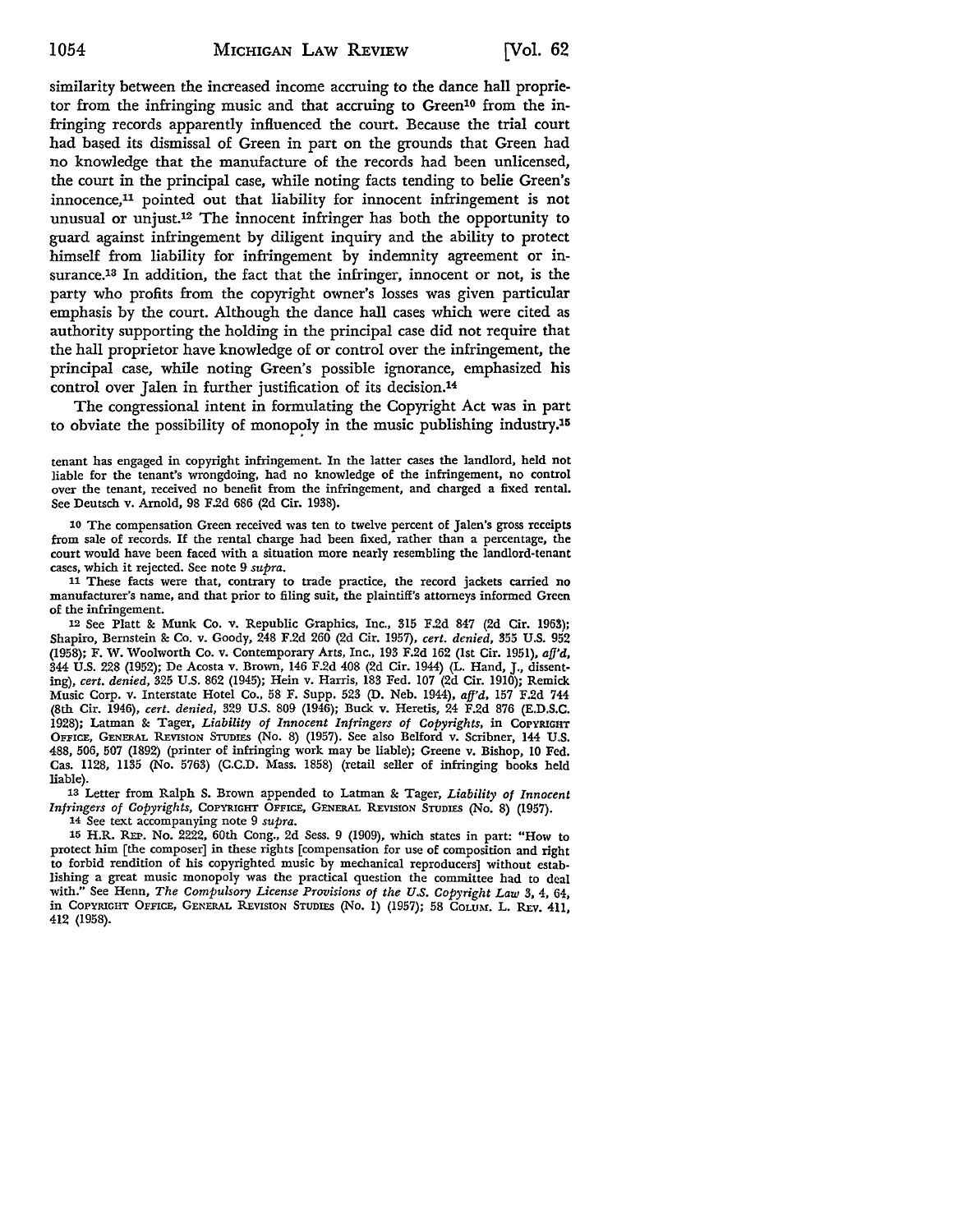The choice of the compulsory license at its present meager rate as a method of preventing a monopoly seems an unfortunate compromise between no protection and full protection for musical compositions. Although the fear that a monopoly would develop in the music publishing business if copyright holders were able to grant exclusive licenses may have been valid when the recording industry was in its infancy, it now appears that such a fear is no longer justified. The compulsory license has been held inapplicable to musical plays, motion pictures, and filmed television programs, and from the incipiency of these media there has been no indication of a monopoly developing in the use of music in these areas.16 Even though leading performers are usually under contract to make records exclusively for one company, there has been no indication of a monopoly of talent.17 The fact that there are many record producers and music publishers now firmly established in the recording industry reduces the possibility of a monopoly or oligopoly developing should the compulsory license be abandoned.18 In addition, there would appear to be no reason why the federal antitrust laws should not provide a sufficient sanction to prevent a monopoly in this industry.19

The Constitution speaks of securing to an author the "exclusive right" to his works,20 thus encouraging artistic and creative endeavor. It has been suggested that giving the composer the right to grant exclusive licenses would greatly encourage the creation and use of music, with resultant improvement in entertainment value.21 Regardless of the quality of the composition, however, the price of the compulsory license remains fixed, the statute, rather than the competitive market place, determining its value. Increasing the royalty might abate the harshness of the situation, but the copyright proprietor would still be unable to choose those with whom he wishes to deal. He would therefore be deprived of the right to refuse to deal with irresponsible or even dishonest record manufacturers who can jeopardize the popularity of a composition by releasing inartistic or faulty recordings or who may become insolvent, reducing the copyright proprietor's remedy to an injunction which may come too late to be effective.<sup>22</sup> A record manufacturer who undergoes the publicity expenses connected with the first release of a composition may have his efforts absorbed by the

16 See generally Blaisdell, *The Economic Aspects of the Compulsory License* 33, in COPYRIGHT OFFICE, GENERAL REvlsION STUDIES (No. 12) (1957). Other countries which have granted exclusive rights to authors have not been troubled with monopolies. See Joiner, *Analysis, Criticism, Comparison and Suggested Corrections of the Copyright Law of the United States Relative to Mechanical Reproduction of Music,* 2 COPYRIGHT LAW SYM-POSIUM 43, 58, 64 (1939).

11 *Id.* at 34.

18 *Id.* at 35.

19 See generally OPPENHEIM, FEDERAL ANTITRUST LAWS 904-08 (2d ed. 1959); White, *Musical Copyrights v. The Anti-Trust Laws, 30 NEB. L. REV. 50 (1950).* 

.20 U.S. CoNsr. art. I, § 8 .

.21 Letter from Ralph S. Peer reprinted in Blaisdell, *supra* note 16 .

.22 17 U.S.C. § IOl(e) (1958).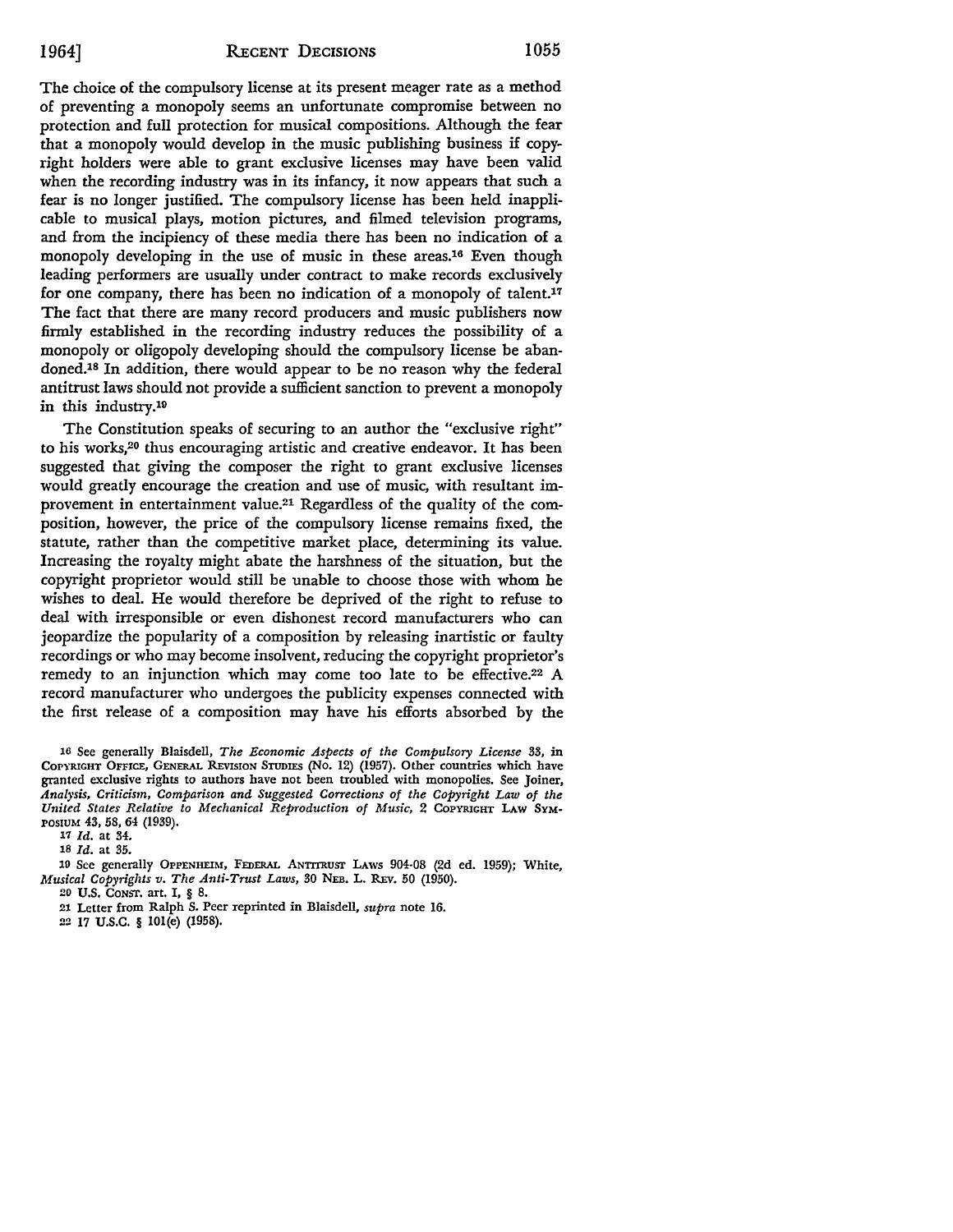release of any other manufacturer who wishes to obtain the relatively inexpensive compulsory license. This can prove especially unfortunate for the small record producers who can least afford to pave the way for the major manufacturers;23 thus it may reduce competition by foreclosing the smaller producers from the market for original recordings.

Insofar as the full measure of existing protection afforded proprietors of copyrights covering published musical compositions by the Copyright Act should be granted to them to encourage greater quantity and quality of musical compositions, the result in the principal case facilitates a more effective copyright system. Unfortunately, under the present Copyright Act the practical protection given to copyright owners is often less than the two-cent royalty the statute provides because collection of even that  $sum<sup>24</sup>$ may be difficult since many of the infringing manufacturers are small, obscure, transient operators, often jugdment-proof.25 The extension of the liability of the seller to one such as Green, who contributes to the sale and profits in direct proportion to it,<sup>26</sup> will not only increase the total perspicacity exercised in the selection of records for retail sale,<sup>27</sup> but will also provide still another party-most probably solvent and accessibleagainst whom the copyright proprietor may proceed. Although the decision in the principal case results in slightly increased protection for the copyright proprietor, legislative action is needed either substantially increasing the two-cent royalty, or perhaps doing away with the compulsory license provision and giving the copyright proprietor the right to grant exclusive licenses to record his compositions. Perhaps a combination of these suggestions would serve to remedy the situation; the proprietor could be given the right to grant exclusive licenses for an initial period of from six months to a year, after which the compulsory license at an increased rate could be obtained. This or similar legislation would protect the copyright proprietor

<sup>23</sup>It is argued that if the compulsory license is abandoned records will cost more, fewer versions of each composition will be made, the various tastes of the public will be circumscribed and fewer records sold, new composers may never get a chance to have songs recorded, and small music publishers will not be able to survive. Letter from Ernest S. Meyers reprinted in Blaisdell, *supra* note 16. Even if these dubious prognostications are valid, they are merely reflecting necessary elements of free competition which the recording industry, now well established, seems able to withstand. The theory of a competitive economy would seem to require that this industry be treated as others are.

24 It seems unlikely that the economic factors which influenced Congress to set the royalty at two cents per recording in 1909 remain unchanged today.

25 Note, 5 STAN. L. REv. 433, 435 (1953).

26 Green profited from the agreed percentage of Jalen's gross receipts, but Green must also have profited, though less directly, from the customers attracted to the store by the record concession. If Green had leased a whole store to Jalen, then, perhaps, the landlord-tenant cases, note 9 *supra,* might have been thought more analogous to the principal case than the dance hall cases, but the percentage charge for the rental would still create a crucial issue.

27 Many sellers are now requiring manufacturers to provide indemnification or other guarantees that the sellers will not be responsible for recordings not authorized by the copyright proprietors. Variety, Oct. 16, 1957, p. 63, col. 1. Green had such indemnification from Jalen.